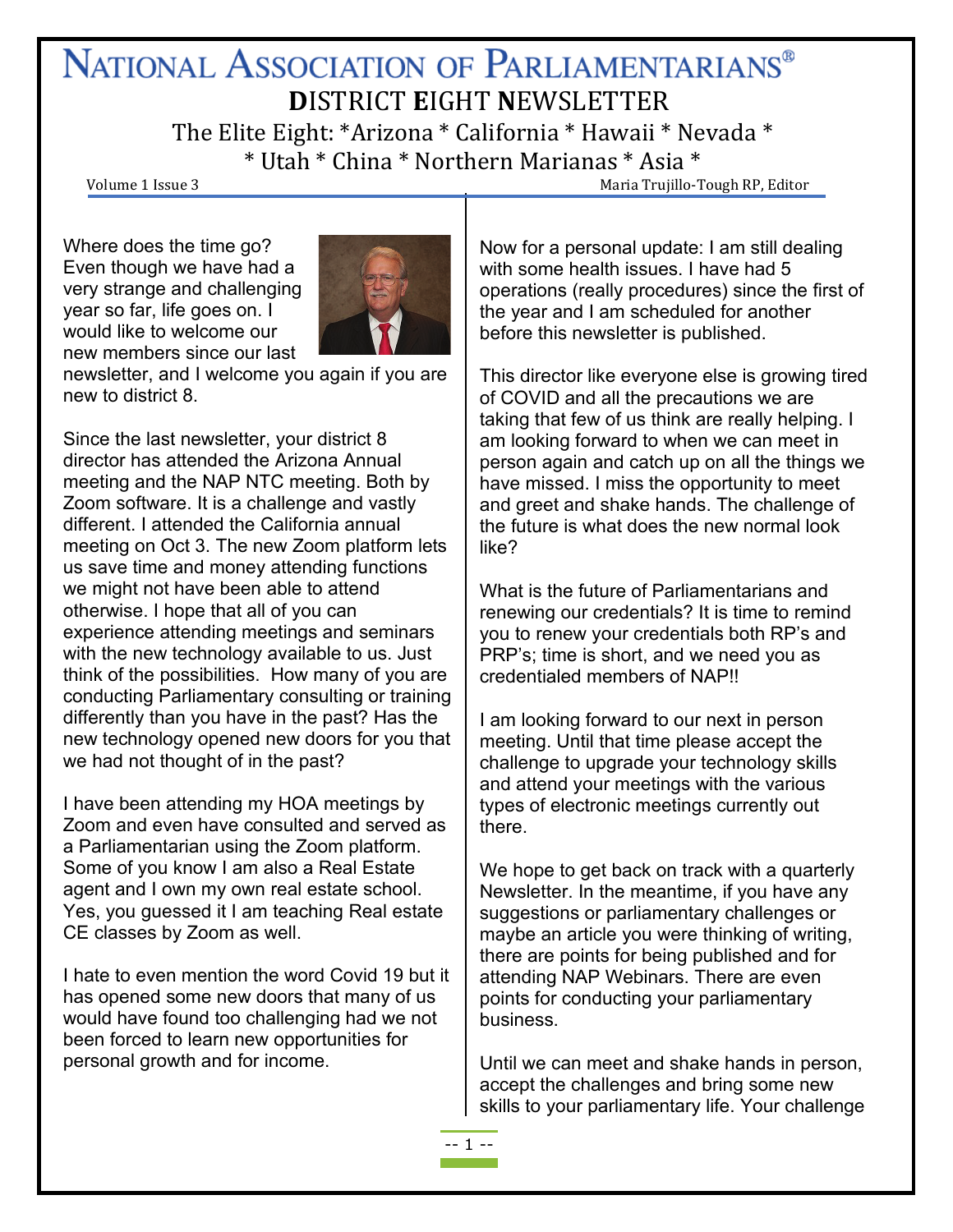is to stay involved and continue to contribute to your organization and your personal growth!

Do the best you can to be a contributing member of NAP.

## ⁂⁂⁂⁂⁂⁂

#### **UTAH STATE ASSOCIATION OF PARLIAMENTARIANS (USAP)**

USAP Annual Meeting Saturday, December 5, 2020 Salt Lake City, Utah The location will be determined.

The Parliamentary Institute for interested individuals and community organizations has been postponed to Spring 2021. The date, time and location will be determined.

For more information: Kathy Boyer, PRP USAP President [kboyer@powerangle.com](mailto:kboyer@powerangle.com)

⁂⁂⁂⁂⁂⁂

**Hawaii State Association of Parliamentarians' (HSAP)** September 24, 2020

Greetings!

Due to social distancing the Hawaii State Association of Parliamentarians' (HSAP) quarterly meetings have been held electronically. Aloha- 'Ohana and Pono units monthly zoom meetings have been discussing the rules and how to participate in electronic meetings since March 2020. Not everyone has the same computer, program, tablet, or phone. There are numerous challenges just trying to start our meetings, making motions, and participating debate.

September's meetings covered the changes of the RONR  $(12<sup>th</sup>$  ed.). The RONR  $(12<sup>th</sup>$  ed.)

changes will probably be on the agenda for the next several months.

Hawaii remains in stay-at-home status. It is unknown when the State will be allowing in person meetings thus all future meetings will be held via zoom. The positive on this, is that the Pono unit had several guests attending their September's meeting from Arizona and Manitoba, Canada.

HSAP Biennial Annual Convention is scheduled to be held in the Summer of 2021. The format remains unknown and dependent on the State allowing in person meetings and any limitations.

Best Regards, Josette "Jojo" Kawana, RP Hawaii State Association of Parliamentarians

# ⁂⁂⁂⁂⁂⁂⁂

#### **California State Association of Parliamentarians 73rd ANNUAL MEETING**

The CSAP Annual Meeting was held on Saturday, October 3, 2020 via video conferencing.

Fortunately, CSAP had been starting to test the waters for video conferencing for Area meeting education programs. Therefore, when COVID 19 halted all group gathering, we had already begun to use video conferencing and shifting all our meeting was a natural transition. Northern Area had their first video conference just as stay at home rules were issued.

Therefore, we scheduled our Annual Meeting to be held online. We received over 50 registered attendees. We have found that we are exceeding the number of participants who had to drive to a meeting. We can ask guest speakers from across the United States. Our educational workshops were "Proxies in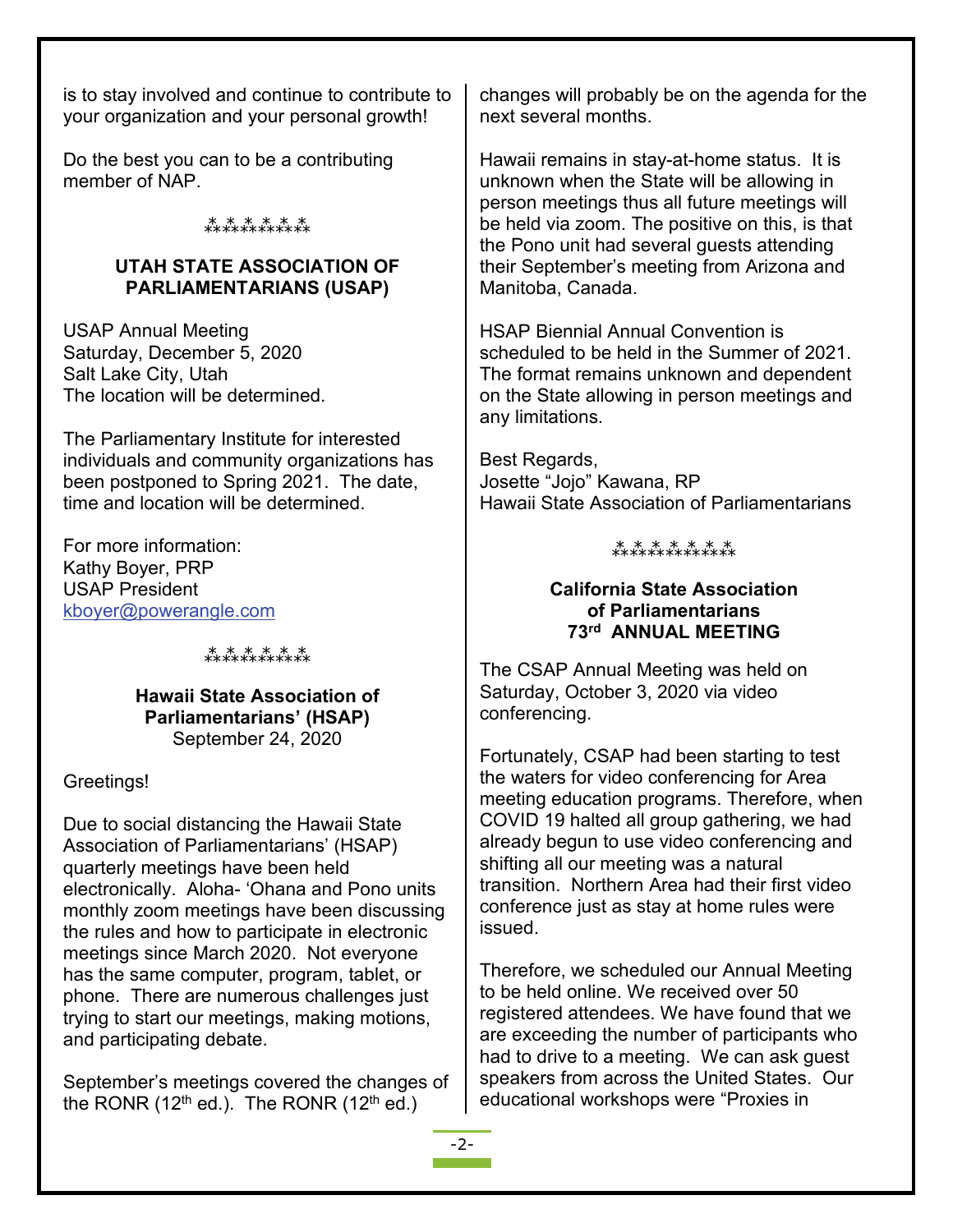Government" by C.J. Cavin, PRP, CP and "RONR 12th Edition" Q & A by Daniel E. Seabold.

New officers were elected: President, Sally La Macchia, RP; Vice-President, Kimo Gandall, SPRP; Vicki Walter, RP, Secretary and Maria Trujillo Tough, RP, Treasurer.

#### ⁂⁂⁂⁂⁂⁂⁂

#### **Arizona State Association Of Parliamentarians September 2020**

 The Arizona State Association of Parliamentarians (ASAP) held their Annual Meeting via Zoom on August 8, 2020. With this being electronic the attendance was somewhat better than it has been in the past. Although the Members did miss the camaraderie that occurs with personal interaction including such human things like hugs. Frank Fitzgerald, PRP-R, well known by many members of NAP always signs off his emails with Hugs, Frank. Yes, Frank, we all miss the in-person HUGS.

 The meeting had the usual business then had three very well-done presentations. The first was by Daniel Seabold, PRP, a member of the authorship team for Robert's Rules of Order, Newly Revised, (12th ed.) He spoke on what needs to be done and thought about as a revision is undertaken. These revisions occur about every ten years. he most significant revision is the Appendix on Sample Rules for Electronic Meetings. The second presentation was by Paul Lamb, PRP-R, a past president of ASAP. He spoke on "Fun with Amendments" in a way that showed how amendments can be used to perfect language. This was done in a "fun way" but listeners had to be very attentive to what was being said. The third presenter was NAP President, Darlene Allen. She gave a very informative update on what was happening at the national level including credentialling.

Some of the plans for ASAP and the Units in the coming year involve many more workshops including public workshops, those for youth and students, and for professionals such as those in medicine. ASAP is also outreaching to youth organizations such as the Girl Scouts-Arizona Cactus-Pine Council. ASAP will be involved in teaching parliamentary procedure but also in developing a merit badge for the Scouts. The badges are a great incentive for the Scouts to learn and complete specific tasks that they can utilize throughout the remainder of their lives.

Hopefully, by this time next year, ASAP will have been involved with many new projects that can be reported as very successful. This is all happening in spite of COVID-19.

Marilyn K. Newman, President Arizona State Association of Parliamentarians

### ⁂⁂⁂⁂⁂⁂⁂

In the SUMMER 2010 District 8 newsletter, I wrote the following - and I think ten years later it bears repeating, so here goes.

David Mezzera, PRP (Former D-8 Director)

"Listen" is an Anagram of . . .

I have a personal shortcoming I must share with you and get it off my chest: When l am doing a Q & A session as part of a parliamentary presentation, I tend to listen to the early part of a question, try to get the gist of what is being asked, and then start answering in anticipation of what I assume the questioner really wants to know. I then frequently am inclined to throw in some trivial, non-relevant detail from *RONR* (maybe just to show off the breath of my knowledge on the subject).